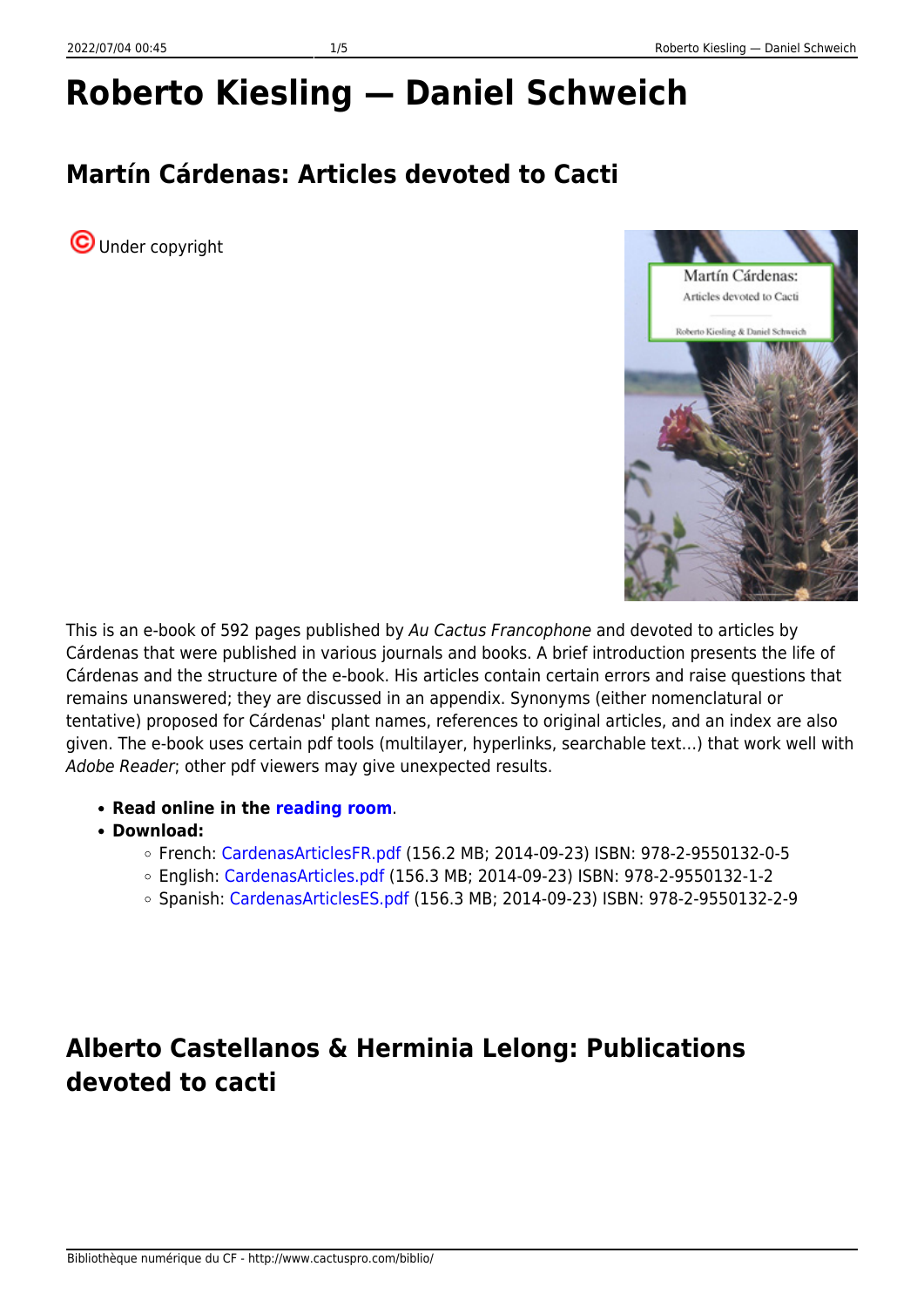Alberto Castellanos & Herminia Lelong:

#### **U**Under copyright

This is the second e-book (416 pages) published by Au Cactus Francophone. It is devoted to Castellanos and Lelong articles. The introduction presents the life of both authors – who were husband and wife in the daily life – and then the structure of the e-book. After the series of articles, some original pictures by Castellanos are given. An appendix discusses some problems encountered along the articles. The e-book uses certain pdf tools (multilayer, hyperlinks, searchable text…) that work well with Adobe Reader; other pdf viewers may give unexpected results.

- **Read online in the [reading room](https://www.cactuspro.com/lecture/Kiesling-Schweich/CastellanosLelong/page-1.en.html)**.
- **Download:** [CastellanosLelong.pdf](https://www.cactuspro.com/biblio_fichiers/pdf/KieslingRoberto/CastellanosLelong.pdf) (76.1 MB; 2016-09-01) ISBN: 978-2-9550132-3-6

### **Some old Documents About Argentinian Cacti**

#### **O**Under copyright

This is an e-book devoted to some rare documents by Sanzin, Ruiz Leal, Hosseus, Spegazzini, and Bruch about Argentinian plants (With a few exceptions however). A brief presentation of each author introduces either articles or pictures. As in other e-books edited by "Au Cactus Francophone", Adobe Reader is recommended for using the search tool, hypelinks, and layers. Other free pdf readers work but they may give unexpected results.



**Download:** [SomeOldDocuments.pdf](https://www.cactuspro.com/biblio_fichiers/pdf/KieslingRoberto/SomeOldDocuments.pdf) (48.2 MB; 2020-03-28) ISBN: 978-2-9550132-9-8



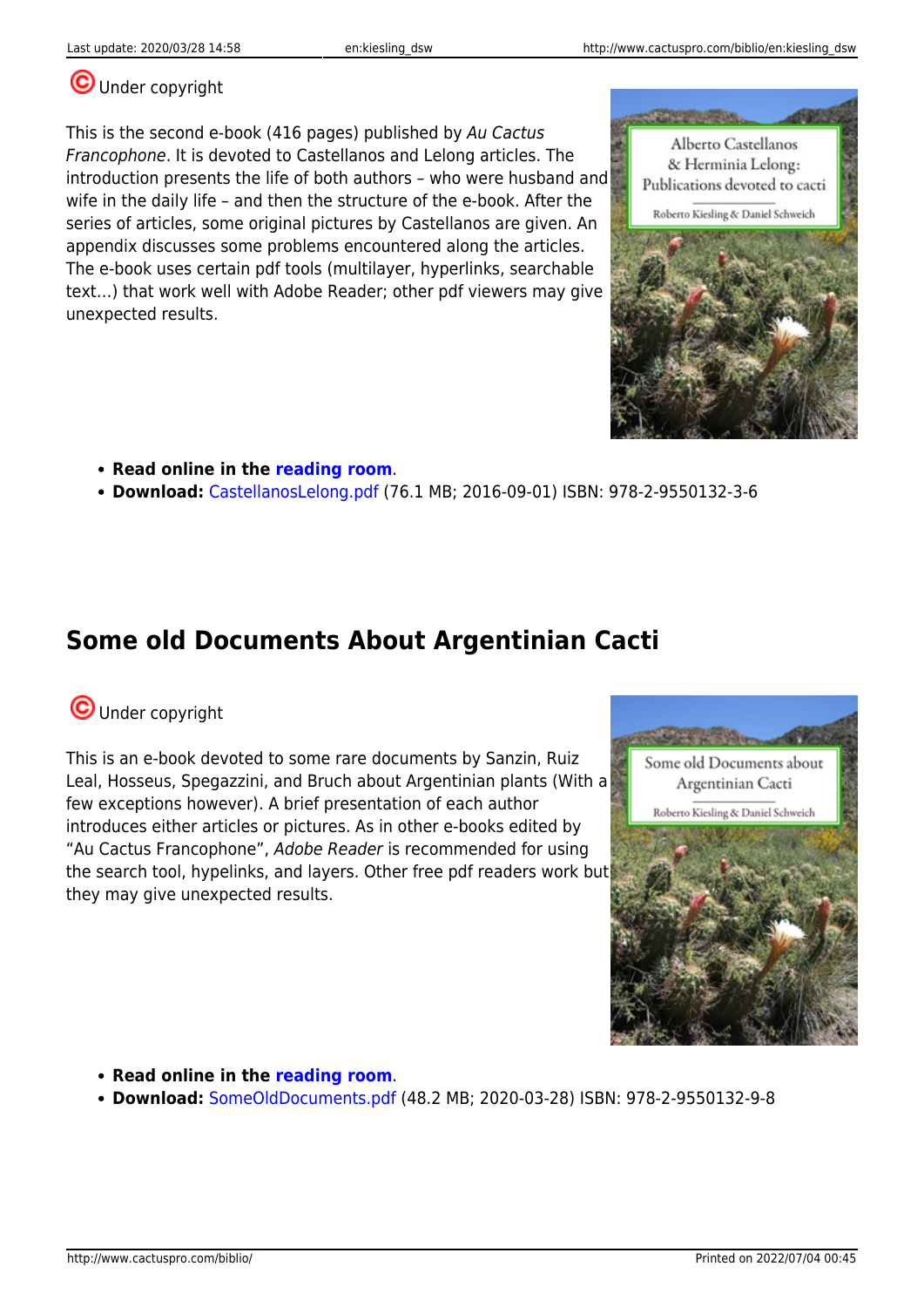## **The story of the first Cactus Francophone ISBN book**

It all started on the 9th August 2011 when Roberto Kiesling, from Mendoza in Argentina, sent an email to biblio2@cactuspro.com to express his pleasure with his access, via CF, to some books about cactus for which he previously had to travel to Buenos Aires<sup>1</sup>. To thank our site, he offered his own articles and books, and told us that he had scans of almost all the publications of Cárdenas.

Thus were gradually made available five articles and a book by Roberto in the library, and a book coauthored with Jim Mauseth and Carlos Ostolaza<sup>2</sup>. Meanwhile, he sent me the Cárdenas publications, and the idea arose to make a compilation that would be offered to all. What a crazy idea! It took three years of work to achieve this with the help of many people<sup>3</sup> to find quality originals, to compare some originals that differed, detect typos and other errors, design the book …

Of course, to "facilitate" the work, Roberto does not speak French, and I do not speak Spanish. We communicated in Patagon<sup>4</sup> resembling English but heavily spiced with Franglais and Spanglish; a delight that always emerged and emerges happily because of the Latin roots of our native languages.

Gradually the compilation was built. Some items still posed a problem for us, especially a Japanese article in Succulentarum Japonia. Apart from the photos, what could the characters in this article mean? As a chemist, I thought I could maybe contact Hideki Shirakawa<sup>5</sup>, above all a Japanese cactus amateur but also a Nobel Prize winner in Chemistry in 2000. This high distinction assured us in advance of the quality of what he would tell us! And Hideki led us to discover another article by Cárdenas published in the same journal.

Our disappointment was not being able to create a chapter with good pictures of original Cárdenas plants identified without ambiguity<sup>6</sup>. Nevertheless, I would still like to thank Karl Augustin, Brian Bates, Lothar Diers, Willi Gertel, Johan de Vries for their kindness and the time they spent with us. Unfortunately, it is clear that very little original Cárdenas material, clearly identified as such, is available in our collections. So we abandoned this chapter. However, we show below some pictures of plants sent by Cárdenas to known European specialists.

After much activity (cactus hunting in the pouring rain, confrontation with the administration of Argentina<sup>7</sup>, operation of the retina and the heart ...), the compilation took shape and stretches to over 592 pages and finally is available in three languages. It will, we hope, be useful to the community, especially for rare articles from Folia Universitaria and Revista de Agronomía. Anyone wishing to contribute to the continuation of this work (or correcting any inevitable mistakes) will be welcome.

#### **Some pictures of original plants of Cárdenas**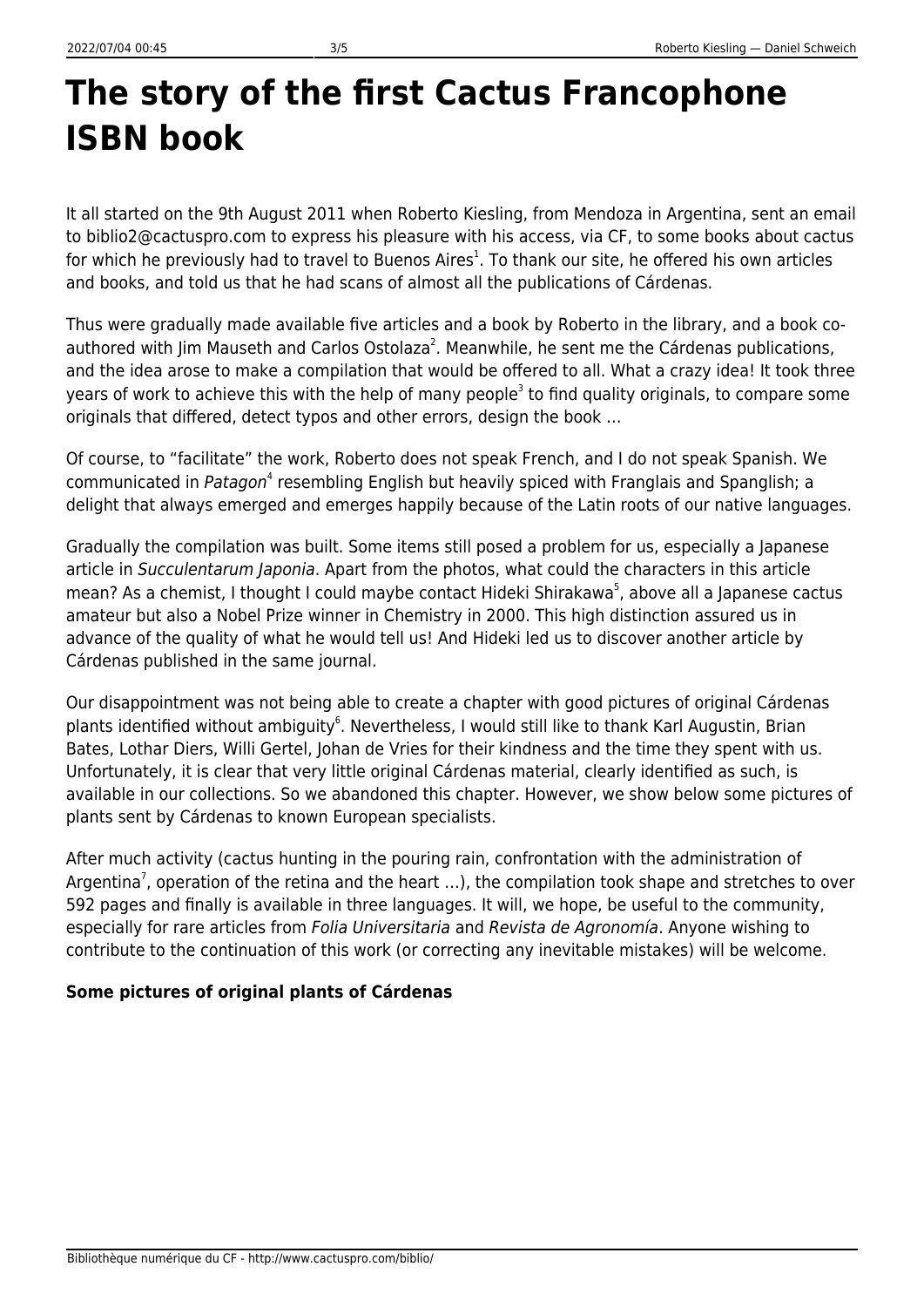



Left: Sulcorebutia zavaletae MC 6142, clone 1 DeHerdt who received the plant from Cárdenas as canigueralii. When DeHerdt told Cárdenas that he was surprised by the purple flower colour, Cárdenas told him that it should be zavaletae<sup>8</sup> Collection & Photo: Daniel Schweich.

Middle: Parodia mairanana MC 5085 original clone, collection and Photo Lothar Diers.

Right: Sulcorebutia tiraquensis original MC 5493, Cárdenas gave Donald in 1964. Probably the only remaining clone. Collection & Photo: W. Gertel.



Left and centre: Sulcorebutia breviflora MC 6140, Donald plants. Cárdenas clone 3 left, clone 1 in the